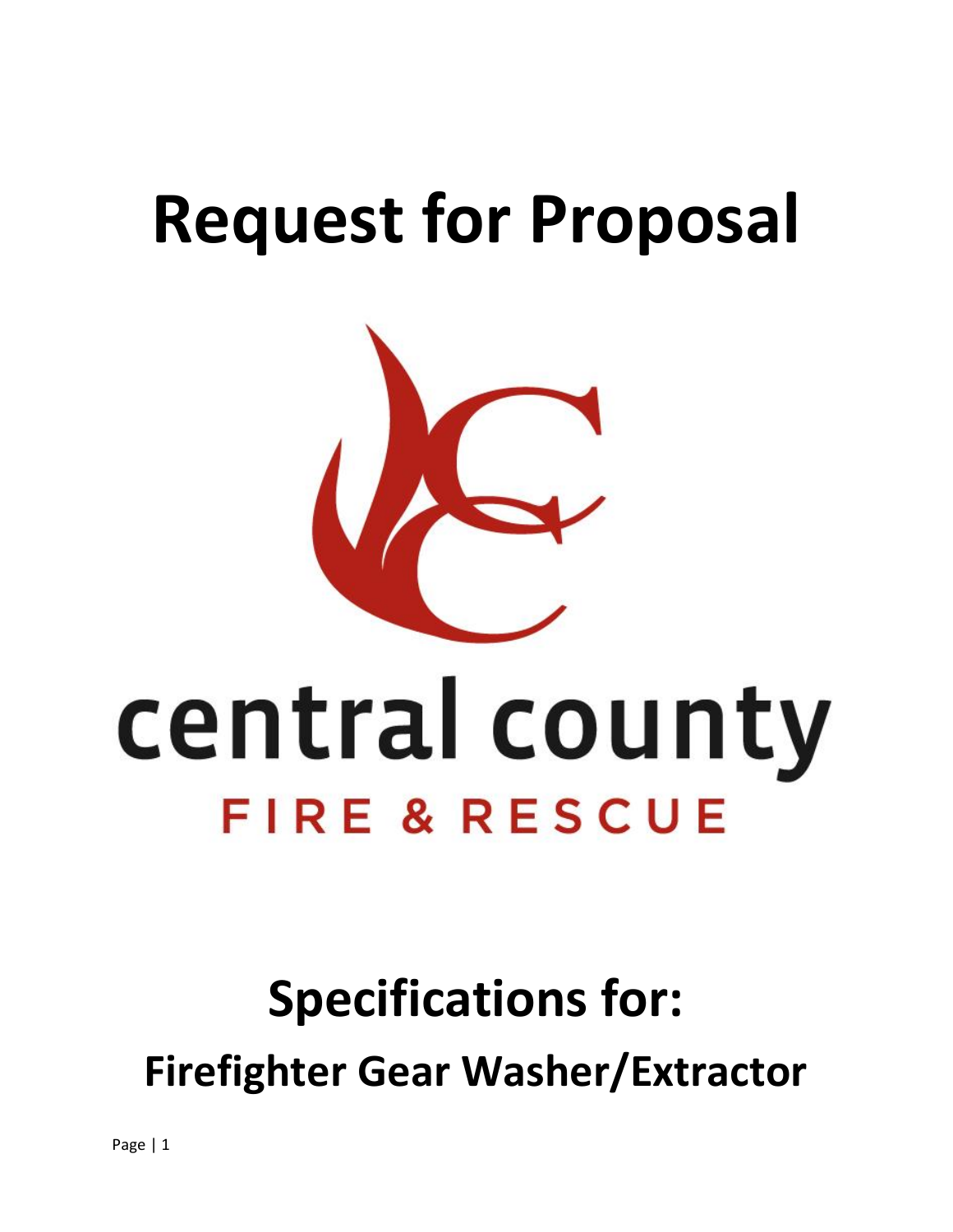#### **INVITATION TO BID:**

Central County Fire and Rescue (CCFR) is soliciting sealed bids for:

#### **Firefighter Gear Washer-Extractor**

Central County Fire and Rescue is seeking proposals for two (2) firefighter gear washer-extractors. Sealed Bids will be accepted between 8:00 a.m. and 4:00 p.m., Monday through Friday, at Central County Fire and Rescue Administrative Office, 1220 Cave Springs Blvd., St. Peters, MO 63376, until 4:00 p.m., Friday, June 15, 2018. Bids received after 4:00 p.m. on Friday, June 15, 2018 will not be considered. The bids will be opened and read publicly at 4:15 p.m., June 15, 2018. Bids may be reviewed and awarded at a later date.

**Sealed submissions must be received by CCFR at 1220 Cave Springs Blvd., St. Peters, MO 63376, no later than 4:00 p.m., June 15, 2018. A completed copy of this form must be included with the bid. Two (2) copies of specifications are to be provided with each bid. Page 5 of this document must be completed.**

**Envelopes shall be sealed and addressed to:**

**"Central County Fire & Rescue – Firefighter Gear Washer-Extractor"**

**Electronic or faxed proposals will not be accepted.**

#### **FIREFIGHTER GEAR WASHER-EXTRACTOR SPECIFICATIONS:**

- 1. Ten pre-programmed wash formulas for decontaminating firefighting gear (all ten can be re-programmed).
- 2. Maximum of 100 G's, extraction force.
- 3. Minimum of 6.0 Cubic feet gross wash cylinder capacity.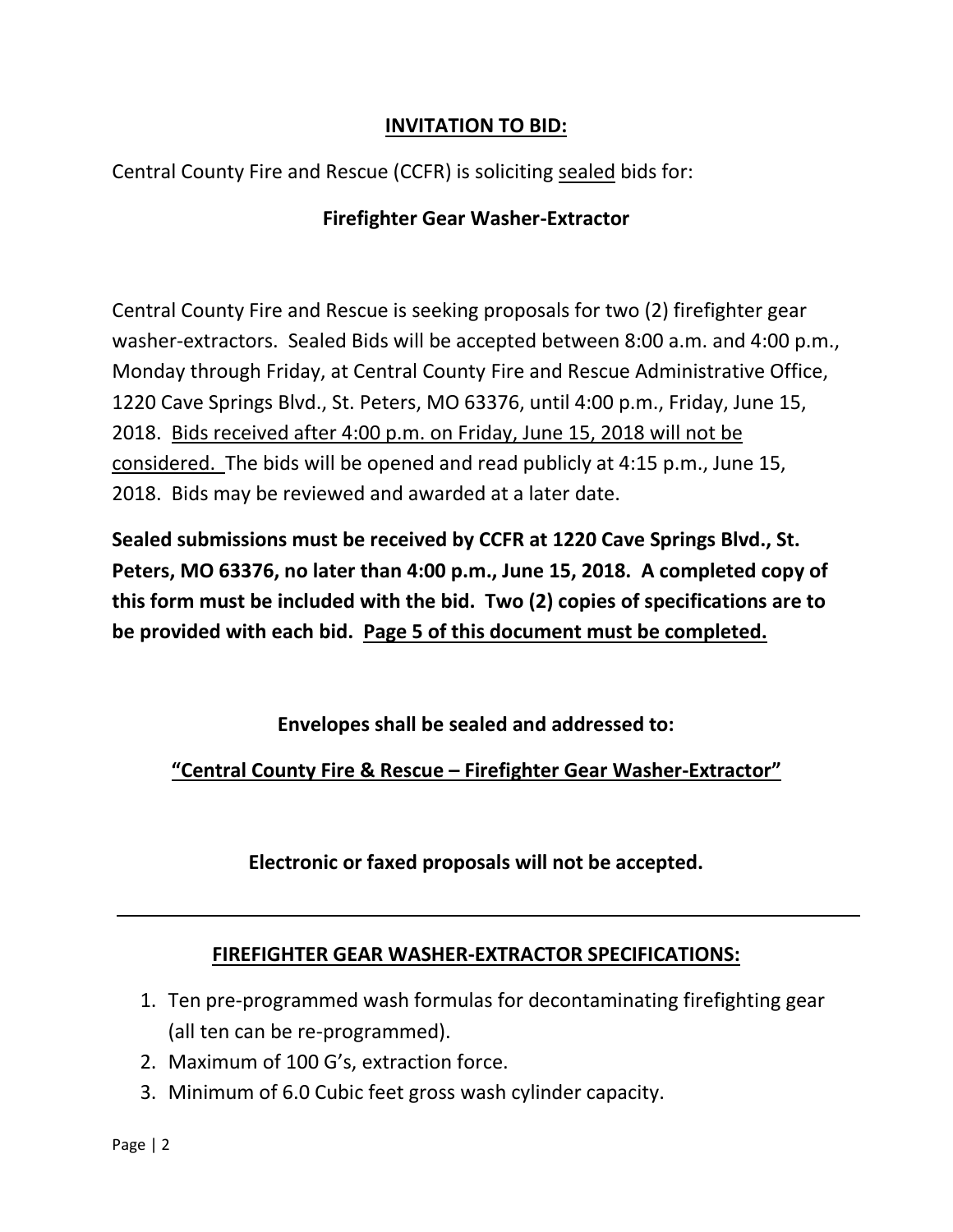- 4. Maximum washing load capacity of 45 lbs.
- 5. Minimum four (4) liquid chemical injection ports.
- 6. Must be compliant with NFPA 1851 Standard on Selection, Care, and Maintenance of Protective Ensembles for Structural Fire Fighting and Proximity Fire Fighting.
- 7. Minimum 6" steel base to be provided.
- 8. Delivery, rig in, set, level & anchor as required at two separate sites.
	- Station 6, 1151 Jungs Station Rd., St. Charles, MO 63303
	- Station 5, 3421 Harry S. Truman Blvd., St. Charles, MO 63301 (currently under construction)
- 9. Start-up, testing, and in-service training.

10.Minimum 5-year limited warranty on frame, cylinder and shell.

All specifications must be returned with the bid proposal. Any and all exceptions to the specifications outlined herein must be noted on this bid specification and thoroughly explained in the bid proposal. The bidder must provide with bid listing any exceptions, detailed specifications so that CCFR can make the necessary comparisons to make a proper decision. Failure to do so may result in rejection of the bid for noncompliance.

#### **Exceptions must be noted on Page 5 of this RFP.**

#### **GENERAL INFORMATION:**

Central County Fire and Rescue reserves the right to evaluate each proposal to determine the most advantageous to the District and to select the proposal which, in the District's sole judgement, best meets its requirements.

This request for proposal creates no obligation on the part of the District to award a contract or to compensate any applicant for any cost incurred during proposal presentation, response, submission or oral interviews (if held). The District reserves the right to award a contract based upon proposals received without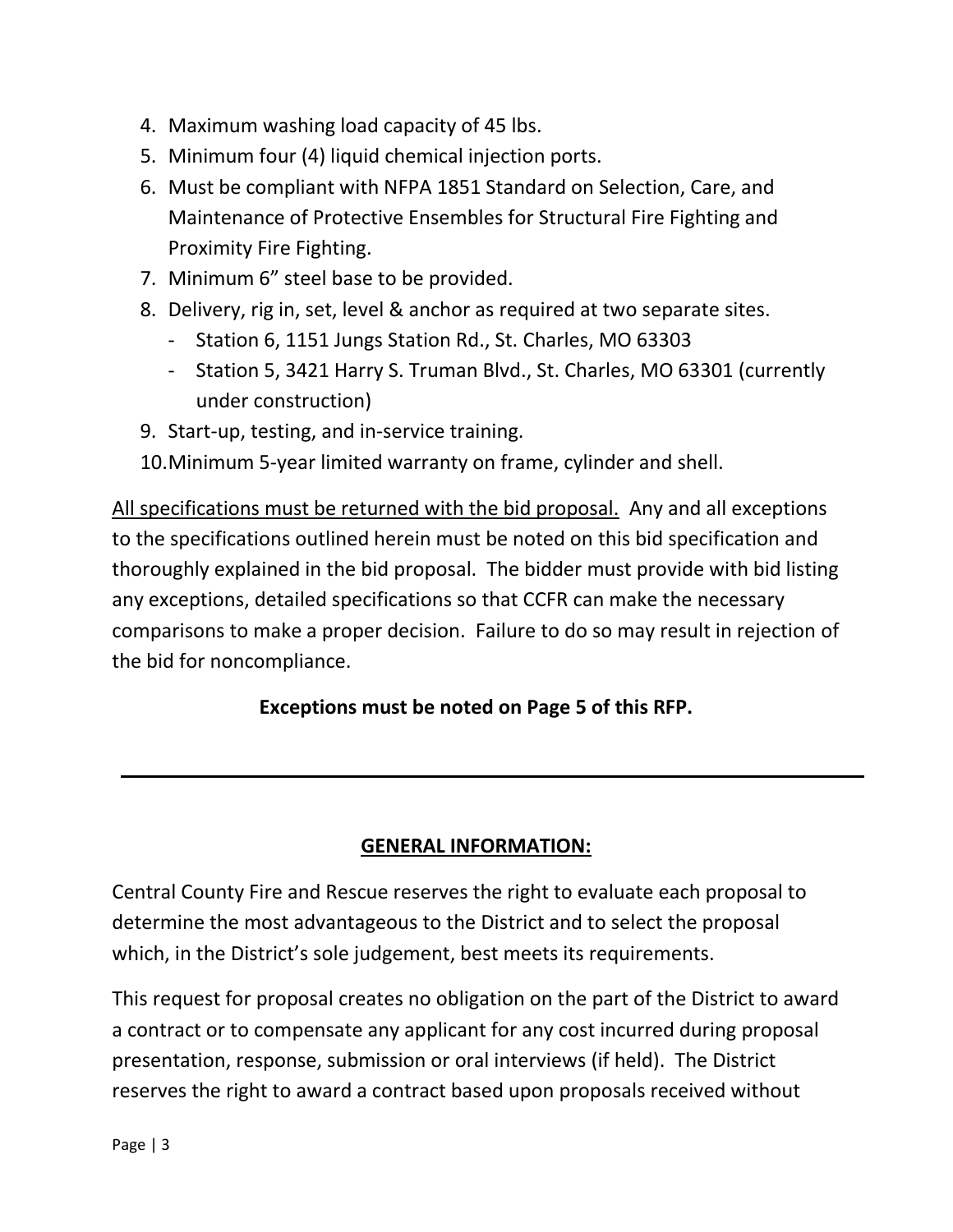further discussion or negotiation or to cancel, in part or in its entirety, this request for proposal, if the District determines that it would be in its best interests to do so.

Sealed Bids will be opened on June 15, 2018 at CCFR Administrative Offices, 1220 Cave Springs Blvd., St. Peters, MO 63376 at 4:15 p.m. Bids may be evaluated and awarded at a later date.

CCFR reserves the right to accept or reject any or all bids, to waive variations, irregularities, or formalities in the bidding process, and to negotiate charges, additions, or deletions and to award the contract to the bidder that best meets its requirements.

Central County Fire and Rescue hereby notifies all bidders that it will affirmatively insure that in any contract entered into pursuant to this advertisement, minority business entities will be afforded full opportunity to submit bids in response to this invitation and will not be discriminated against on the grounds of race, color, or national origin in consideration for award.

If additional information is needed for the purpose of clarification of the specifications, contact Assistant Chief Steven Brown at 636-262-9503 or [steveb@ccfrmail.org.](mailto:steveb@ccfrmail.org) **Such contact shall be for clarification purposes only.**

#### **PAGE 5 OF THIS DOCUMENT MUST BE COMPLETED:**